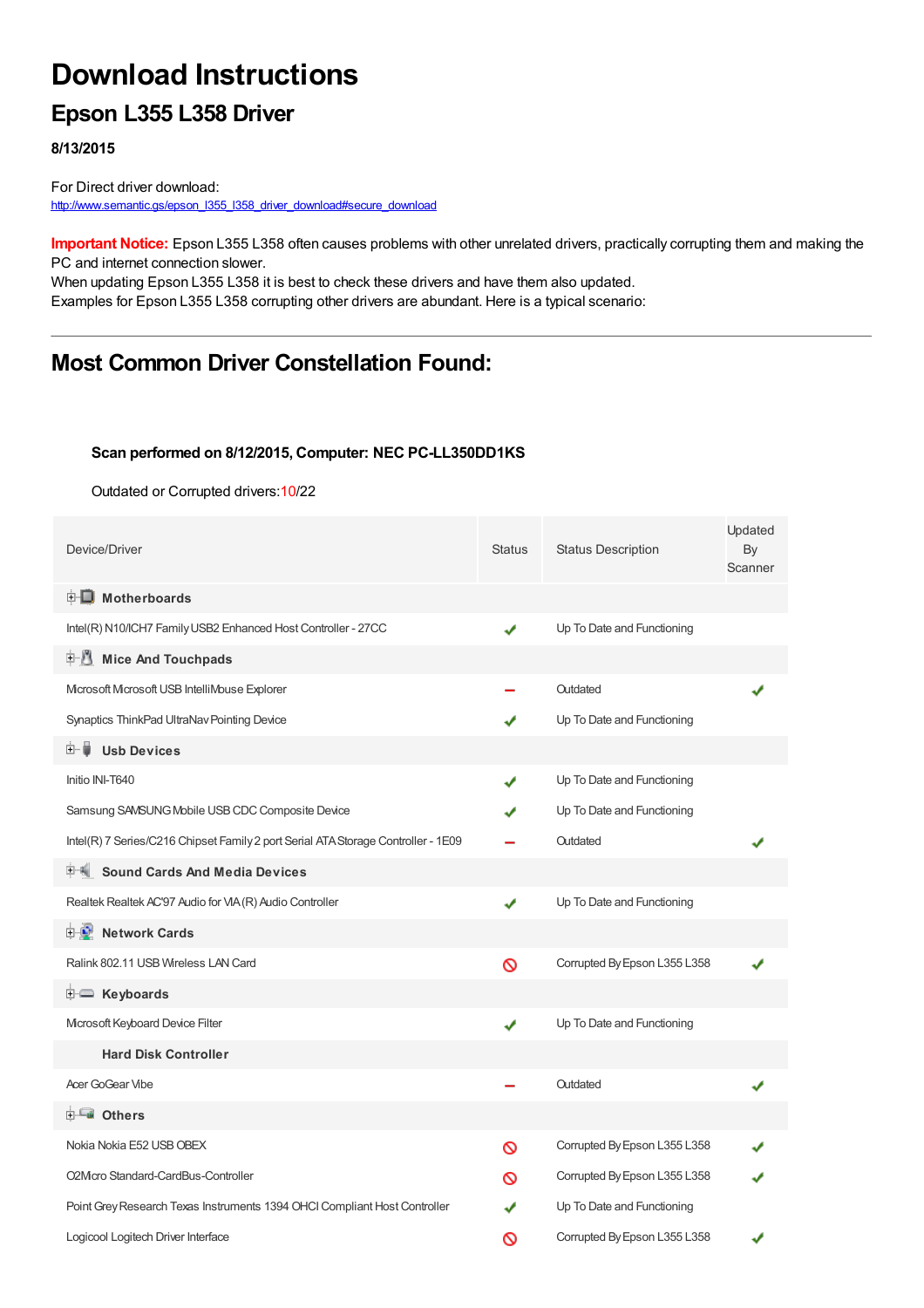| Panasonic MATSHITA DVD-RAM UJ-830Sa            | $\boldsymbol{\mathcal{L}}$ | Up To Date and Functioning   |  |
|------------------------------------------------|----------------------------|------------------------------|--|
| ENE ENE CB1410 Cardbus Controller              | $\mathbf{v}$               | Up To Date and Functioning   |  |
| 中心<br><b>Cameras, Webcams And Scanners</b>     |                            |                              |  |
| Intel Canon EOS 500D                           | ✔                          | Up To Date and Functioning   |  |
| <b>Dideo Cards</b>                             |                            |                              |  |
| NVIDIA NVIDIA GeForce4 MX 440                  | ✔                          | Up To Date and Functioning   |  |
| <b>E</b> Input Devices                         |                            |                              |  |
| Lenovo Lenovo 800dpi ScrollPoint Optical (HID) | ଷ                          | Corrupted By Epson L355 L358 |  |
| <b>E-T</b> Port Devices                        |                            |                              |  |
| hspa Modem Application4 port (COM7)            | ര                          | Corrupted By Epson L355 L358 |  |
| <b>E</b> Monitors                              |                            |                              |  |
| Sony Digital Flat Panel (1024x768)             |                            | Outdated                     |  |
| 电图 Mobile Phones And Portable Devices          |                            |                              |  |
| <b>Acer NOKIA</b>                              | $\mathbf{v}$               | Up To Date and Functioning   |  |

## **Epson L355 L358 Driver Models:**

| <b>Driver Model</b>                      | <b>Original</b><br><b>Upload Date</b> | Last<br><b>Modification</b> | <b>Driver File</b>                 | <b>File</b><br><b>Size</b> | <b>Most Compatible Computer</b><br><b>Model</b> | <b>Availabilty To</b><br><b>Scanner</b> |
|------------------------------------------|---------------------------------------|-----------------------------|------------------------------------|----------------------------|-------------------------------------------------|-----------------------------------------|
| <b>Epson L355 L358</b><br>1.13242.1      | 8/8/2014                              | 8/2/2015                    | epson_l355_l358-<br>1.13242.1.exe  |                            | 193kb HPFK908AA-ABG a6640a,                     | J                                       |
| <b>Epson L355 L358</b><br>U80979         | 1/20/2015                             | 8/6/2015                    | toj-u80979.exe                     | 22kb                       | Dell Inspiron N5040,                            | J                                       |
| <b>Epson L355 L358</b><br>73243          | 11/18/2014                            | 8/1/2015                    | epson 1355 1358-<br>73243.exe      | 56kb                       | IBM IBM System x 3400 MB Server -<br>[7379Z7X,  | ✔                                       |
| <b>Epson L355 L358</b><br>84039          | 12/31/2014                            | 8/7/2015                    | epson 1355 1358-<br>84039.exe      | 78kb                       | HPKN476AA-ACB m9250.ru,                         |                                         |
| <b>Epson L355 L358</b><br>1.1331.14      | 8/5/2014                              | 8/7/2015                    | epson_l355_l358-<br>1.1331.14.exe  |                            | 149kb IBM8141KGR                                | ✔                                       |
| <b>Epson L355 L358</b><br>Y60766         | 8/25/2014                             | 8/8/2015                    | epson_l355_l358-<br>y60766.exe     |                            | 180kb HPHPCompaq 6531s,                         |                                         |
| <b>Epson L355 L358</b><br>21.11.17       | 8/30/2014                             | 8/9/2015                    | epson_l355_l358-<br>21.11.17.exe   |                            | 197kb Sony VGN-FJ22B R                          | ✔                                       |
| <b>Epson L355 L358</b><br>C2.1282.16     | 11/26/2014                            | 8/9/2015                    | epson 1355 1358-<br>c2.1282.16.exe | 78kb                       | Panasonic FZ-G1AAHJB1M                          |                                         |
| <b>Epson L355 L358</b><br>62722.1        | 9/27/2014                             | 8/4/2015                    | epson_l355_l358-<br>62722.1.exe    |                            | 141kb Panasonic CF-19THR65Q2,                   | ✔                                       |
| <b>Epson L355 L358</b><br>40279          | 1/14/2015                             | 8/8/2015                    | epson I355 I358-<br>40279.exe      | 53kb                       | HP FR471AA-UUW a6655sc,                         | J                                       |
| <b>Epson L355 L358</b><br>B1.132.11.11.1 | 9/28/2014                             | 8/7/2015                    | b-b1.132.11.11.1.exe               |                            | 131kb HPHP500 Notebook PC,                      | ✔                                       |
| <b>Epson L355 L358</b><br>71.162.12      | 8/30/2014                             | 8/5/2015                    | epson_1355_1358-<br>71.162.12.exe  |                            | 176kb Lanix LANIX TITAN 3050 VER3,              | ✔                                       |
| <b>Epson L355 L358</b><br>R1.10807       | 2/1/2015                              | 8/4/2015                    | epson 1355 1358-<br>r1.10807.exe   | 26kb                       | Sony VGN-UX490N,                                | ✔                                       |
| <b>Epson L355 L358</b><br>M1.1827        | 1/8/2015                              | 8/3/2015                    | p-m1.1827.exe                      | 79kb                       | IBM System x3200 M3 - [7328Z6S,                 | J                                       |
| Epson L355 L358 668                      | 12/15/2014                            | 8/1/2015                    | epson_l355_l358-<br>668.exe        | 61kb                       | Toshiba SATELLITE U50-A,                        |                                         |
| <b>Epson L355 L358</b><br>J1.13980       | 1/3/2015                              | 8/5/2015                    | epson I355 I358-<br>j1.13980.exe   | 97kb                       | Lenovo 3000 N100 Notebook,                      |                                         |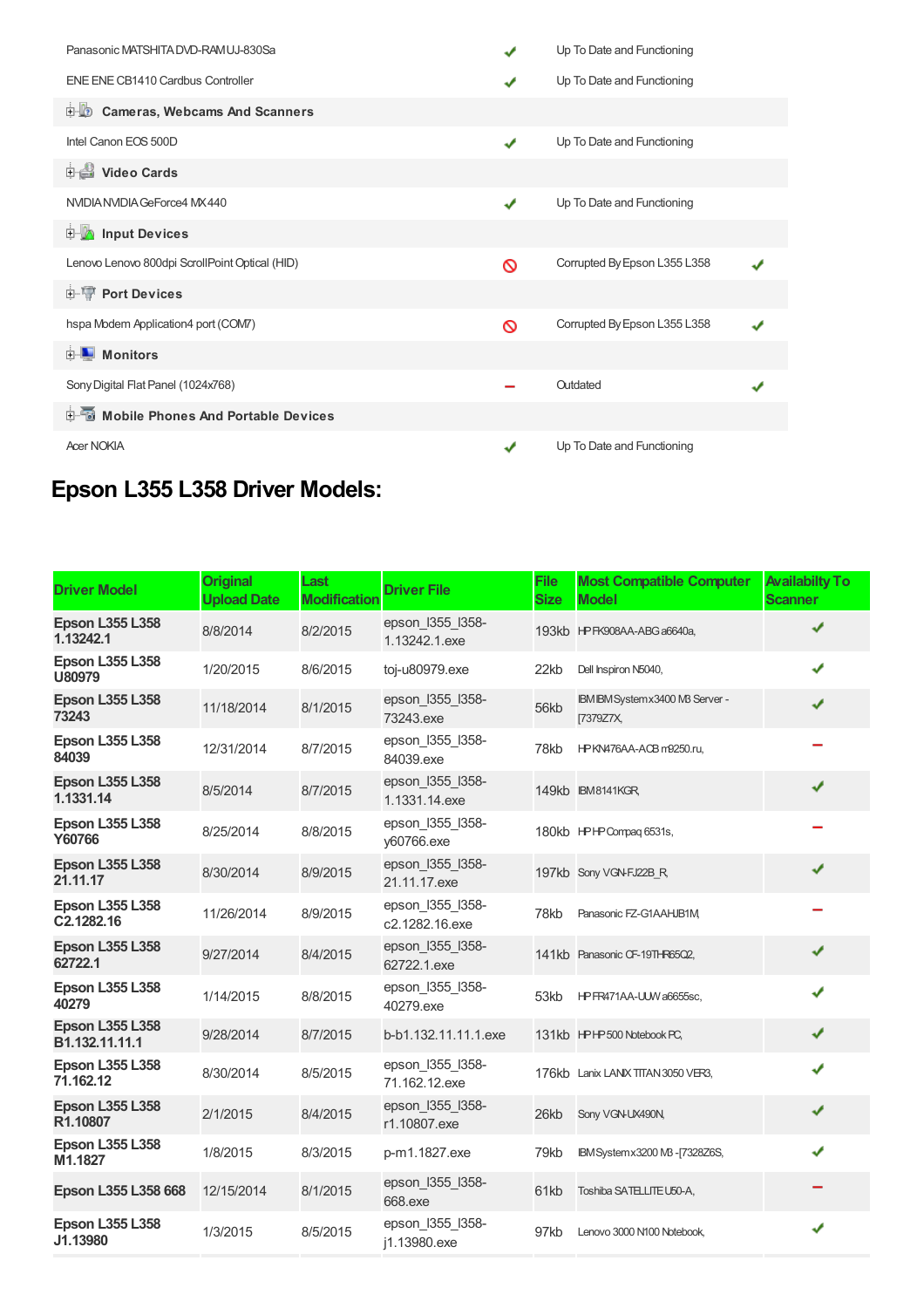| <b>Epson L355 L358</b><br>61.131.10    | 8/27/2014  | 8/3/2015  | epson_l355_l358-<br>61.131.10.exe    |      | 120kb Dell PowerEdge SC1420,                                    |   |
|----------------------------------------|------------|-----------|--------------------------------------|------|-----------------------------------------------------------------|---|
| <b>Epson L355 L358</b><br>Z22960       | 12/30/2014 | 8/7/2015  | epson_l355_l358-<br>z22960.exe       | 62kb | <b>IBM841742U,</b>                                              |   |
| <b>Epson L355 L358</b><br>1.14006      | 12/5/2014  | 8/3/2015  | epson_l355_l358-<br>1.14006.exe      |      | 169kb HPHPd530 CMT,                                             |   |
| <b>Epson L355 L358</b><br>71.1697      | 11/22/2014 | 8/7/2015  | epson_l355_l358-<br>71.1697.exe      | 33kb | <b>ARLT Computer Produkte Quattro Power</b><br>Station GTX 560, | J |
| <b>Epson L355 L358</b><br>8301.11.1    | 10/11/2014 | 8/5/2015  | $-8301.11.1$ .exe                    |      | 106kb Gigabyte H61M-USB3-B3,                                    | ✔ |
| <b>Epson L355 L358</b><br>2.1001.19    | 10/17/2014 | 8/6/2015  | epson_l355_l358-<br>2.1001.19.exe    |      | 127kb Lanix LANIX TITAN HX 4140,                                |   |
| <b>Epson L355 L358</b><br>T7291.14     | 8/15/2014  | 8/7/2015  | -t7291.14.exe                        |      | 129kb Fujitsu FM/NFD50B,                                        | ✔ |
| <b>Epson L355 L358</b><br>1.12749      | 1/7/2015   | 8/4/2015  | epson_l355_l358-<br>1.12749.exe      |      | 191kb PDS Vector CQ,                                            | ✔ |
| <b>Epson L355 L358</b><br>8402.17      | 9/30/2014  | 8/7/2015  | epson_I355_I358-<br>8402.17.exe      |      | 196kb Zenith Z-Book,                                            | ✔ |
| <b>Epson L355 L358</b><br>2.11.1491.1  | 9/7/2014   | 8/6/2015  | epson_l355_l358-<br>2.11.1491.1.exe  | 48kb | <b>IBM2656E6U,</b>                                              |   |
| <b>Epson L355 L358</b><br>1.12600      | 12/24/2014 | 8/10/2015 | epson_l355_l358-<br>1.12600.exe      |      | 163kb HPHP Pavilion TS 14 Notebook PC,                          | ✔ |
| <b>Epson L355 L358</b><br>X631.11.12.1 | 1/30/2015  | 8/3/2015  | epson_l355_l358-<br>x631.11.12.1.exe | 87kb | Compaq VT590AA-ABM CQ2404LA,                                    | ✔ |
| Epson L355 L358 3446                   | 12/20/2014 | 8/4/2015  | peo-3446.exe                         |      | 127kb Sony VGC-JS51B_P,                                         |   |
| <b>Epson L355 L358</b><br>70806        | 8/19/2014  | 8/8/2015  | jyxrvsf-70806.exe                    |      | 187kb LGLM50-34GB,                                              |   |
| <b>Epson L355 L358</b><br>222.129      | 10/31/2014 | 8/3/2015  | epson_l355_l358-<br>222.129.exe      | 38kb | Fujitsu FM/NB14BR,                                              |   |
| <b>Epson L355 L358</b><br>E2361.16     | 10/29/2014 | 8/9/2015  | epson_l355_l358-<br>e2361.16.exe     |      | 139kb Toshiba SATALLITE A300,                                   | J |
| <b>Epson L355 L358</b><br>702.179      | 10/3/2014  | 8/7/2015  | epson_l355_l358-<br>702.179.exe      |      | 202kb Fujitsu AMLO Xi 2528,                                     |   |
| <b>Epson L355 L358</b><br>A4242.13     | 2/1/2015   | 8/9/2015  | epson_l355_l358-<br>a4242.13.exe     | 48kb | Samsung 400B4Z/A01TH,                                           | ✔ |
| <b>Epson L355 L358</b><br>Q33279       | 10/31/2014 | 8/8/2015  | epson_l355_l358-<br>q33279.exe       |      | 117kb Sony VGN-NW305F,                                          |   |
| <b>Epson L355 L358</b><br>3241.18      | 10/14/2014 | 8/5/2015  | epson I355 I358-<br>3241.18.exe      |      | 165kb HP610-1110es,                                             |   |
| <b>Epson L355 L358</b><br>33932        | 1/27/2015  | 8/4/2015  | epson_l355_l358-<br>33932.exe        | 94kb | Sony PCV-RZ502P,                                                |   |
| <b>Epson L355 L358</b><br>X4074        | 8/20/2014  | 8/5/2015  | epson_l355_l358-<br>x4074.exe        | 94kb | NEC PC-LL370RG1KS,                                              |   |
| <b>Epson L355 L358</b><br>82767        | 11/3/2014  | 8/8/2015  | epson_l355_l358-<br>82767.exe        |      | 110kb lpex I.T.G GOC Guardfish series,                          |   |
| <b>Epson L355 L358</b><br>Y34082       | 1/3/2015   | 8/6/2015  | epson_l355_l358-<br>y34082.exe       |      | 117kb Lenovo 9636/73G,                                          |   |
| <b>Epson L355 L358</b><br>62020        | 12/13/2014 | 8/5/2015  | epson_l355_l358-<br>62020.exe        |      | 157kb Sony VGN-Z41XRD_B,                                        |   |
| <b>Epson L355 L358</b><br>62877        | 10/9/2014  | 8/4/2015  | epson_l355_l358-<br>62877.exe        | 26kb | Seneca Pro76566,                                                |   |
| <b>Epson L355 L358</b><br>1.10704      | 2/5/2015   | 8/4/2015  | epson_l355_l358-<br>1.10704.exe      |      | 195kb Lenovo ThinkPad R61i,                                     |   |
| <b>Epson L355 L358</b><br>6372.12      | 12/24/2014 | 8/9/2015  | gd-6372.12.exe                       |      | 112kb Lenovo ThinkCentre A70z,                                  |   |
| <b>Epson L355 L358</b><br>E8321.11.1   | 9/17/2014  | 8/2/2015  | epson_l355_l358-<br>e8321.11.1.exe   |      | 185kb Toshiba Satellite C850-B843,                              |   |

## **Typical Driver constellation for scanned computers:**